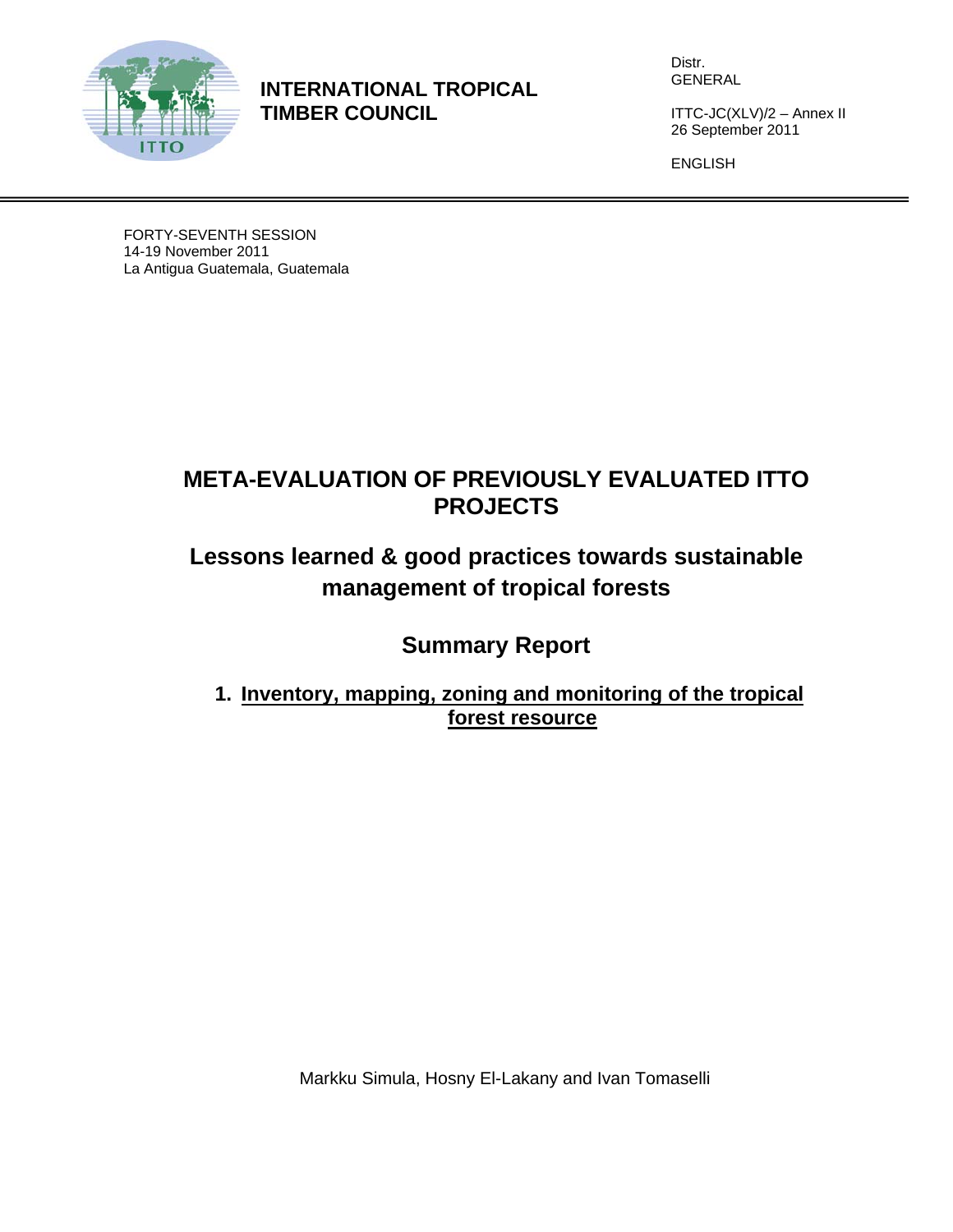#### **THEMATIC SUMMARY REPORT No. 1**

#### **INVENTORY, MAPPING, ZONING AND MONITORING OF THE TROPICAL FOREST RESOURCE**

#### **1. INTRODUCTION**

Elaboration of regional and national forest land management plans starts with an overview of all land uses and land use changes, of which forest is one important part. Zoning is made based on mapping of the designated areas to orient economic and conservation activities. Periodic forest resource assessment provides information for monitoring on the extent and characteristics of the forests on national and subnational levels that is necessary for policy design and planning of investments. There is also an increasing need to integrate forest resource information with complementary biophysical and socio-economic data for monitoring and planning purposes.

At the level of forest management unit (FMU), detailed mapping and periodic inventories are necessary for estimating the characteristics of the forest and its production potential of various goods and services. Forest inventory forms the basis of forest management planning, including zoning of the forest area for production, protection and multiple-use purposes. Inventory also provides baseline information for monitoring of changes in the extent and characteristics of the forest cover.

The development objectives of most projects in this area focus on the essential role of forest inventory and monitoring as necessary tools for effective conservation and sustainable management of national forest resources. The information on the resource is also related to data on production and trade in timber and nontimber forest products to monitor that the utilization of the forest resource is sustainable.

# **2. KEY ISSUES**

- While technologies allow improved precision in assessing and monitoring forest resources, the needs for information have increased covering also environmental and social aspects. This is associated with forest management planning becoming more sophisticated, needs to monitor illicit activities in the forest areas, and necessity to have reliable information on the role of forests in climate change mitigation and adaptation, as well as on other environmental forest services.
- Engagement of a broad range of relevant stakeholders in policy development and forest monitoring also brings new challenges for the accuracy, coverage and timeliness of information on forest resources.
- Forest communities, landowners, forest industry and NGOs are major players in the forestry sector, and they are often identified as beneficiaries of the inventory and monitoring projects. However, they are not always meaningfully involved in the project design and implementation.
- The private sector needs information on national and sub-national forest inventories and resource assessments for planning their investments. In addition, enterprises are usually obliged to carry out inventories for forest management planning in areas which they are managing. However, the quality of their inventory work is not always adequate.
- Climate change has become a factor with major implications for SFM, especially issues related to REDD+. Resource assessments and inventories will increasingly have to include quantified information on the existing carbon stocks and their changes for regular monitoring.
- The same holds true with information on biodiversity, water, soil, and other natural resources. Several indicators on these environmental services can be included in forest resource assessments and inventories but others may require specific baseline studies and tailored monitoring approaches.
- Unauthorized activities, illegal logging and mining, and many other factors (often outside forest areas) impact sustainable forest management and may need to be addressed in the project design on resource assessment and monitoring.
- Markets for legal and sustainably produced timber require that the origin of products can be traced to the source where trees were harvested. This represents a new challenge for the accuracy of forest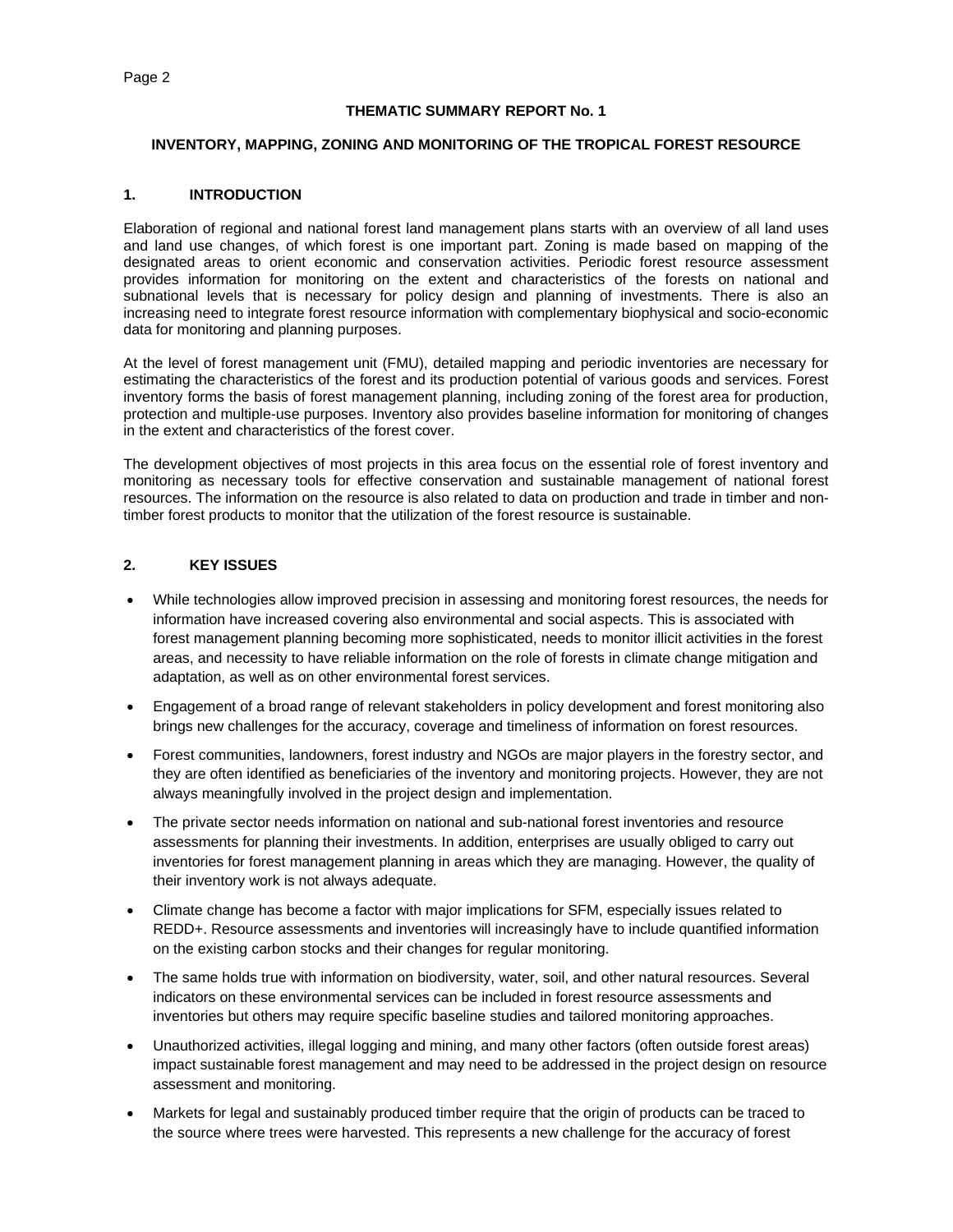monitoring systems.

- Lack of information or inconsistent and inaccurate data produced by different information systems is a major problem for policy design and monitoring of progress towards SFM. Inconsistencies are usually due to the lack of integration of various information systems in the country. A related issue is overlapping geographic boundaries of administrative units, tenure arrangements, and ecological zoning which calls for using Geographic Information Systems (GIS) but their establishment may need separate projects.
- Common other issues to address in resource inventory and assessment projects have included
	- insufficient national inter-agency coordination and cooperation in land-use zoning at appropriate institutional levels
	- lack of formal approval of land-use and zoning plans
	- ‐ need for tailoring forest inventory in logged over areas, secondary forests and trees outside forests
	- in pilot projects there is a need for provisions for necessary follow-up action to cover the whole country
	- inadequate quality of mapping and zoning has reduced the reliability of forest management planning
	- weak capacity in data elaboration and analysis
	- ‐ inadequate reporting on the status of the forest resources although data may exist
	- limited access to data by relevant stakeholders
	- ‐ absence of effective strategies for data dissemination and information sharing

## **3. LESSONS LEARNED**

#### *Project design*

- If relevant stakeholders are not involved in the planning of resource assessment, the results are unlikely to meet their information requirements reducing project impacts and efficiency.
- Good planning of the inventory design and implementation in pilot areas can lead to a standardized methodology to be applied in the whole country.
- Adequate Logical Framework Matrix is critical for effective project design and implementation in inventory and monitoring projects.

#### *Project implementation*

- Previous projects might have already had enabled the country to develop a system for collecting, processing and reporting forest resource data, but had not addressed e.g. establishing baselines or setting up a monitoring system. In such cases, new projects should fill the gaps in the existing system.
- There is often a need to link forest inventory data with other biophysical data and socioeconomic information (e.g. for elaboration of national natural resources development strategies, environmental monitoring, or poverty reduction strategies). Many projects have failed or their effectiveness has remained limited due to the lack of integration with other relevant data.
- Climate change needs to be addressed as an integral component of SFM to ensure that the forest sector can have access to the benefits from associated financing schemes. Considering these links at the planning phase has improved project effectiveness and efficiency.
- In the absence of previous adequate information on the forest resource, the inventory results can lead to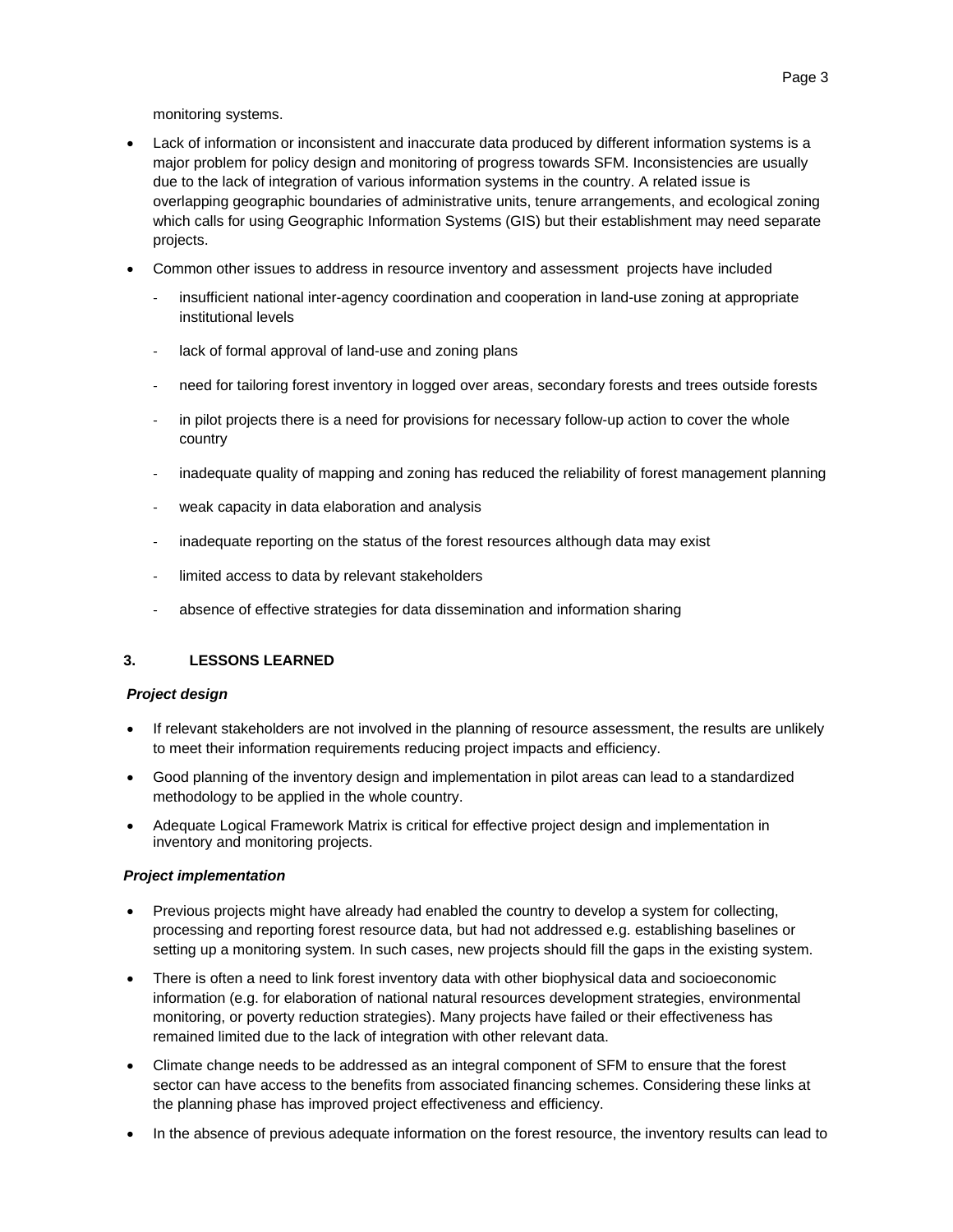revisions of forest policy and legislation. Such potential implications should be considered already in the project design. However, the experience shows that policy change based on the project outcome can only be possible if there is a political will to adopt necessary changes.

- Lack of adequate expertise and specialized human resources in the Executing Agency to implement forest inventory tasks has often hindered the delivery of key outputs.
- If adequate training is not included in the project, sustainability of the inventory and monitoring activity after the project is not ensured. Rotation of trained specialized staff should be carefully considered as it can adversely impact project effectiveness and sustainability.
- Institutionalization of national forest inventories and associated monitoring of forest resources has proved to be necessary for the sustainability of projects in this field.

## **4. GOOD PRACTICES**

# *Project design*

- Forest inventory, mapping and zoning are long-term endeavors to be carried out periodically and they require detailed planning, specialized human resources and adequate financing.
- A detailed schedule is needed for inventory design, data collection, programming of fieldwork activities, as well as data processing, analysis and reporting, allowing effective monitoring of the project implementation.
- Inventory should be stratified to elaborate results for different geographic levels and forest types. The use of satellite images is usually necessary for stratification.
- Including indicators on biodiversity, water and soil, carbon in forest inventories is necessary for planning and implementing of SFM but it requires additional expertise and resources.
- Shortage of professional staff and expertise in key areas can require the use of external specialists. Their tasks should include training of national staff to ensure sustainability of the project. Staff rotation should be minimized during the project implementation period.
- Over reliance on external inventory and assessment consultants can be detrimental for building up national capacities and follow-up action in the long run. Adequate provisions in the project design should therefore be made to develop national capacities. In this regard, close collaboration with universities which have the expertise would be beneficial in training of relevant staff.
- Participation of universities and research institutes can ensure further development of the forest inventory methods and combining the physical forest data with socioeconomic information.
- Strong involvement of the private sector organizations helps obtain information on user needs and disseminate the project results.
- Participation of other relevant stakeholders on national and local levels (i.e. the level on which the data is collected and information is produced) in the project design is useful as they would also be key beneficiaries.

## *Project implementation*

- Institutional strengthening as an explicit element in resource assessment and forest inventory projects can ensure broad impacts. In addition to the Executing Agency, other relevant institutions responsible for mapping, land-use planning and zoning, and environmental management can be strengthened.
- Analysis of inventory results needs to be related to data on timber production and harvesting of NTFPs to assess sustainability of forest utilization.
- Inventory data on non-commercial lesser-used species allows promotion of their utilization and marketing.

# Page 4